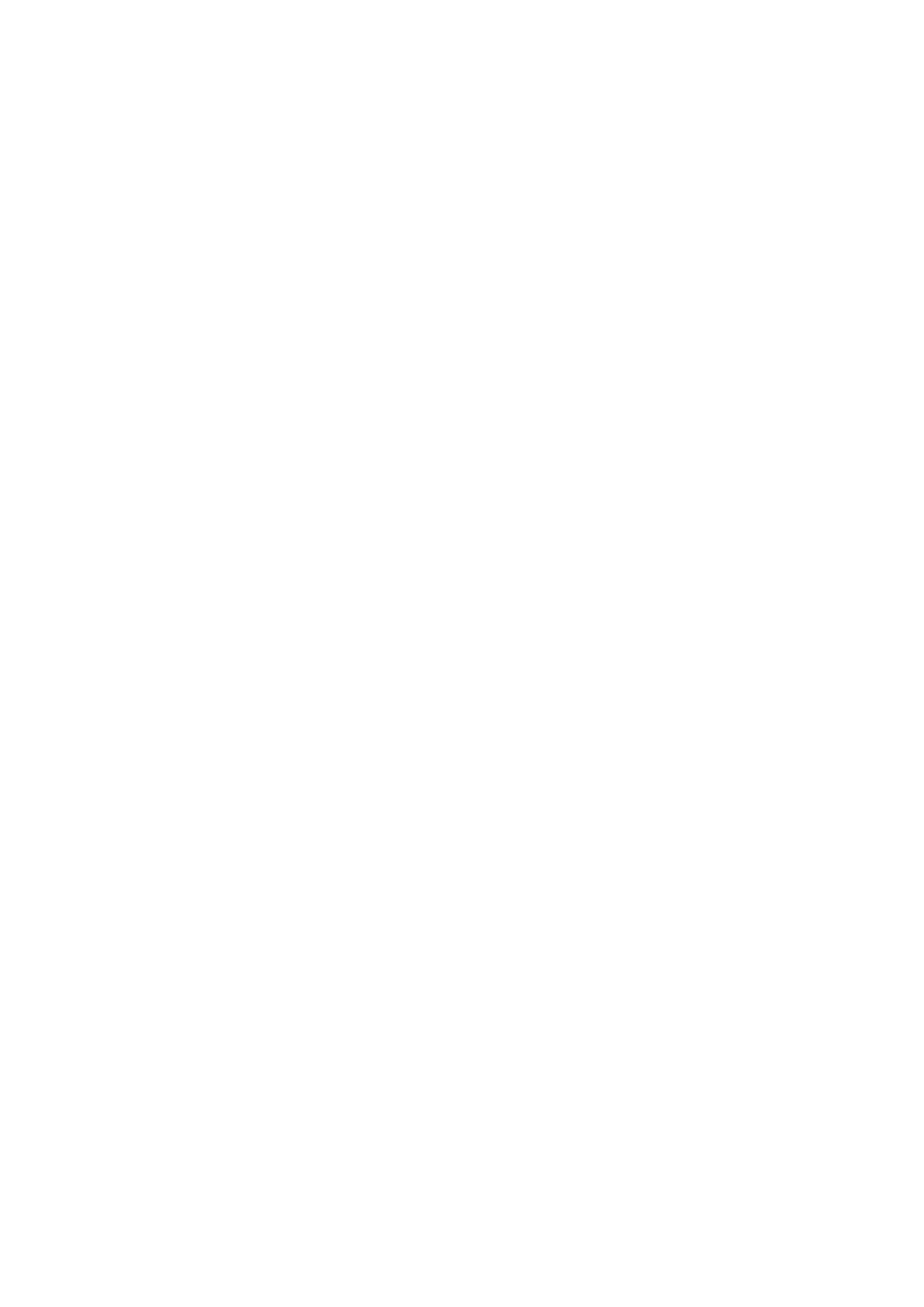



### **PAG. 2, - 3, TERMO SIN BASE WITHOUT BASE WARMER**

## **PAG. 4, - 5 TERMO CON BASE WITH BASE WARMER**

**1**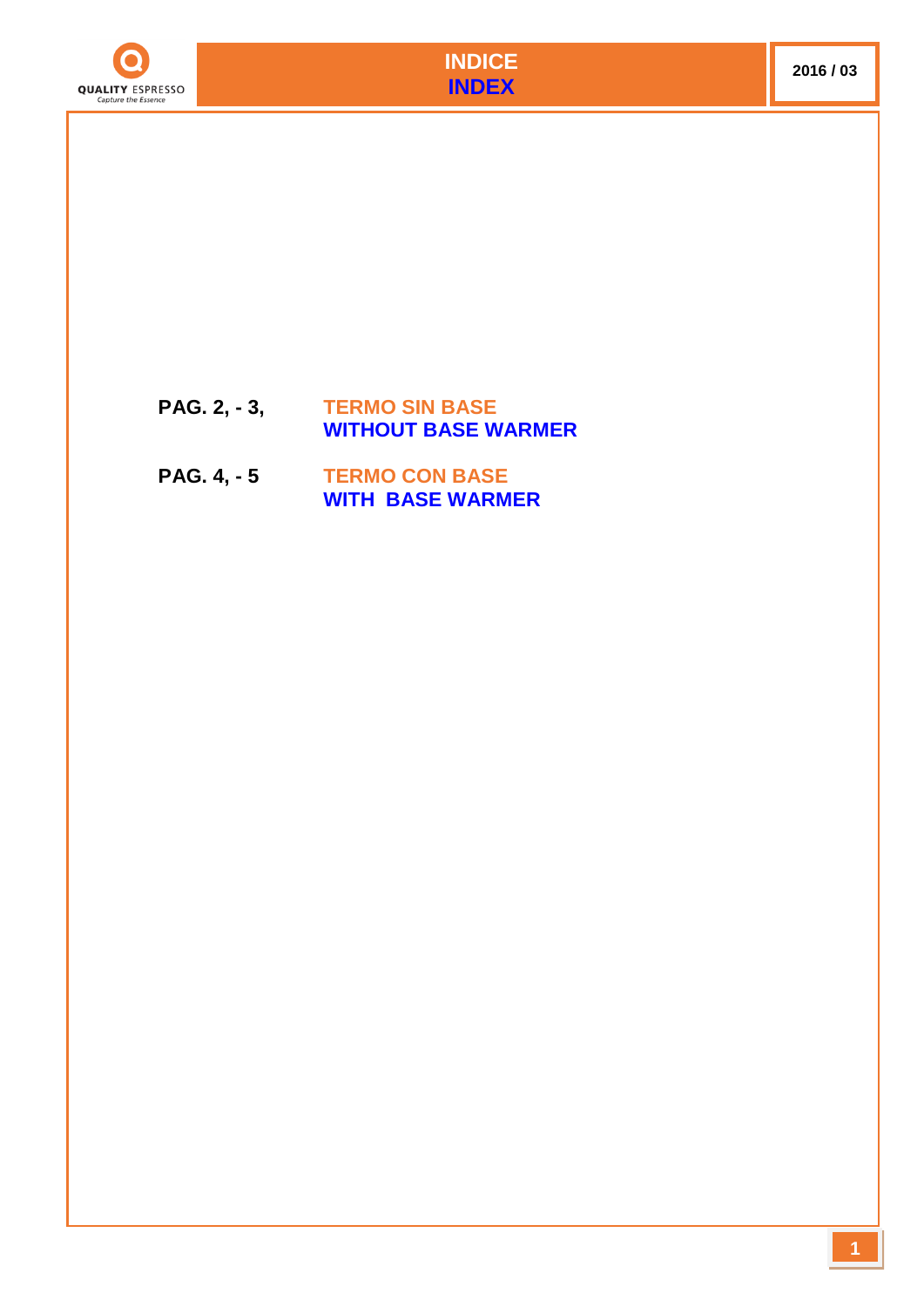

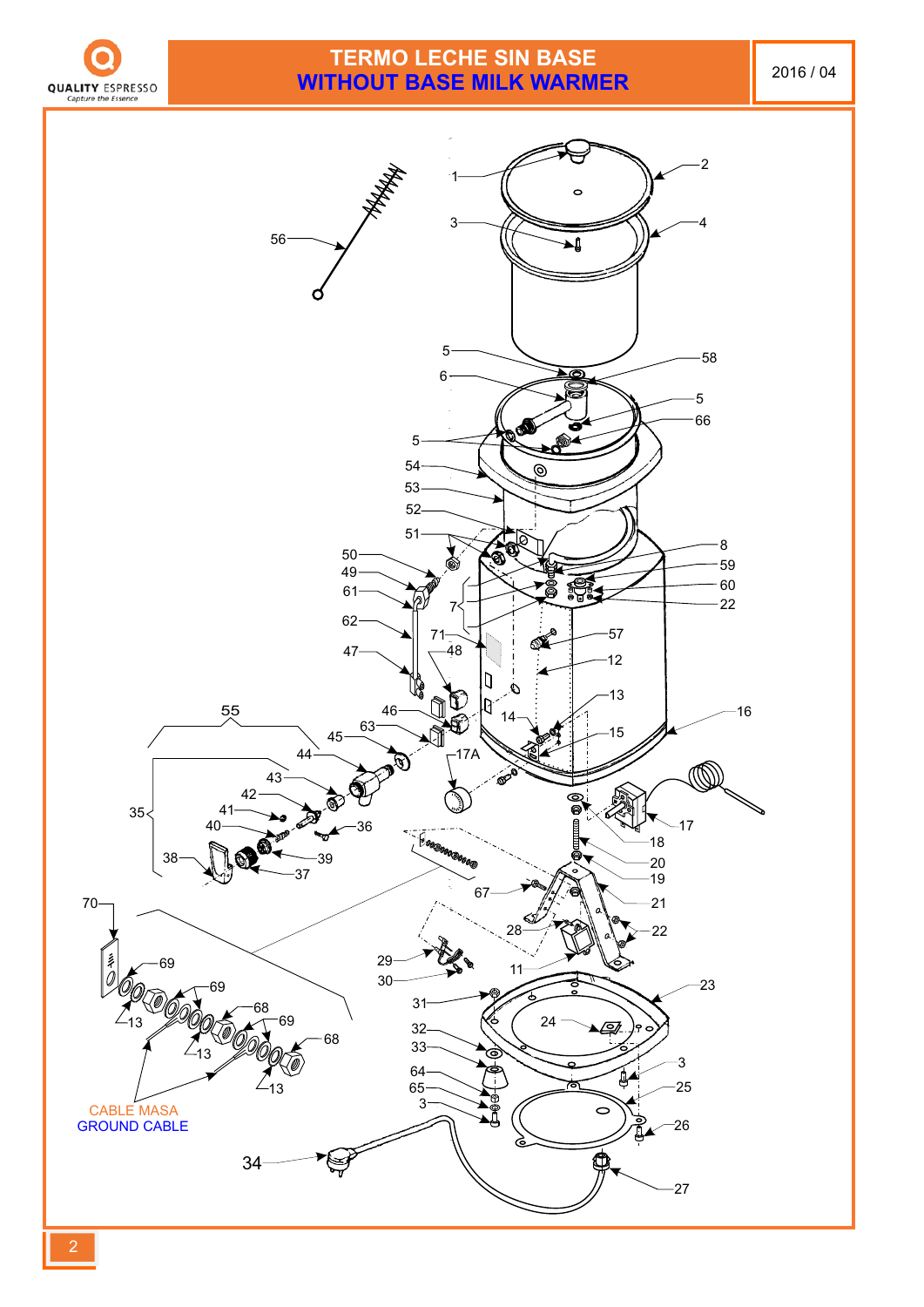

#### **TERMO LECHE SIN BASE WITH BASE MILK WARMER**

**/ 04**

| POS.                               | <b>DENOMINACION</b>                                | <b>DESCRIPTION</b>                                            | <b>REF. 230 V.</b>         | <b>REF. 115 V.</b>          |
|------------------------------------|----------------------------------------------------|---------------------------------------------------------------|----------------------------|-----------------------------|
| 1                                  | Pomo tapa                                          | Lid knob                                                      | 2523/030111                | 2523/030111                 |
| $\overline{2}$                     | Tapa termo                                         | Milk warmer lid                                               | 2524/030102                | 2524/030102                 |
| 3                                  | Tornillo M.5 x 10                                  | Screw M.5 x 10                                                | 04548000                   | 04548000                    |
| 4                                  | Deposito leche                                     | <b>Milk deposit</b>                                           | 2524/021106                | 2524/021106                 |
| 5                                  | Junta tórica                                       | $O - ring$                                                    | 1012/150107                | 1012/150107                 |
| 6                                  | Cj. Sujeción deposito                              | <b>Deposit Fastening</b>                                      | 2524/021103                | 2524/021103                 |
| $\overline{7}$                     | Resistencia 1300 W.                                | Resistance 1300 W.                                            | 2524/061101                | 2524/061201                 |
| 8                                  | Junta                                              | Gasket                                                        | 01668300                   | 01668300                    |
| 11                                 | Circuito nivel                                     | Level circuit                                                 | 08241800                   | 08241810                    |
| 12                                 | Adhesivo termo                                     | Milk warmer sticker                                           | 08513500                   | 08513500                    |
| 13                                 | Arandela dentada Ø 4                               | Washer Ø 4                                                    | 04318101                   | 04318101                    |
| 14                                 | Tornillo C/Cil. M. 4 x 6                           | Screw M. 4 x 6                                                | 0011/030118                | 0011/030118                 |
| 15                                 | Tope termostato                                    | <b>Thermostat stop</b>                                        | 08250508                   | 08250508                    |
| 16                                 | Envolvente termo                                   | Milk warmer body                                              | 2524/031101                | 2524/031101                 |
| $\overline{17}$                    | Cj. termostato                                     | <b>Thermostat assembly</b><br>$\boldsymbol{u}$                | 07582802                   | 07582802                    |
| 17A<br>18                          | Mando termostato termo<br>Arandela Ø 8,4 x 24      | knob<br>Washer $\varnothing$ 8,4 x 24                         | 08505300<br>04314810       | 08505300<br>04314810        |
| $\overline{19}$                    | Tuerca M. 8 inox.                                  | Nut M. 8 inox.                                                | 0611/010105                | 0611/010105                 |
| 20                                 | Esparrago M. 8                                     | Screw M. 8                                                    | 2524/020104                | 2524/020104                 |
| $\overline{21}$                    | Soporte deposito                                   | <b>Deposit support</b>                                        | 2524/020101                | 2524/020101                 |
| 22                                 | Tuerca M. 3                                        | Nut M. 3                                                      | 04527503                   | 04527503                    |
| $\overline{23}$                    | Tapa inferior                                      | <b>Lower lid</b>                                              | 2523/030104                | 2523/030104                 |
| 24                                 | Tuerca Mikalor 21                                  | Mikalor 21 nut                                                | 05187604                   | 05187604                    |
| $\overline{25}$                    | <b>Tapa base</b>                                   | <b>Base lid</b>                                               | 2523/030104A               | 2523/030104A                |
| 26                                 | Tornillo                                           | <b>Screw</b>                                                  | 04592101                   | 04592101                    |
| 27                                 | Pasacable                                          | Protective rubber washer                                      | 08144503                   | 08144503                    |
| 28                                 | Tornillo C/cil. M. 3 x 10                          | <b>Screw M. 3 x 10</b>                                        | 04133914                   | 04133914                    |
| 29                                 | <b>Brida cable</b>                                 | <b>Cable flange</b>                                           | 07832405                   | 07832405                    |
| $\overline{30}$                    | Tornillo autorroscante 3,5 x 19                    | <b>Screw 3,5 x 19</b>                                         | 04789715                   | 04789715                    |
| $\overline{31}$<br>$\overline{32}$ | Tuerca M. 5<br>Arandela                            | <b>Nut M. 5</b><br>Washer                                     | 04527701<br>05208400       | 04527701<br>05208400        |
| 33                                 | Pié de goma                                        | <b>Machine foot</b>                                           | 2600/010133                | 2600/010133                 |
| $\overline{34}$                    | Cable red                                          | Cable red                                                     | 2600/010161                | 07847601                    |
| $\overline{35}$                    | Conjunto cierre                                    | <b>Closure assembly</b>                                       | 2523/040300                | 2523/040300                 |
| $\overline{36}$                    | Tornillo allen M. 4 x 25                           | <b>Screw M. 4 x 25</b>                                        | 0005/010617                | 0005/010617                 |
| $\overline{37}$                    | Cabeza grifo                                       | <b>Tap head</b>                                               | 2523/040105                | 2523/040105                 |
| $\overline{38}$                    | Mango grifo                                        | <b>Tap handle</b>                                             | 0005/010613                | 0005/010613                 |
| 39                                 | Tapón guía                                         | Squarew pin cap                                               | 2523/040104                | 2523/040104                 |
| 40                                 | Muelle distribuidor                                | <b>Spring distributor</b>                                     | 1018/110104                | 1018/110104                 |
| 41<br>42                           | Tuerca M. 4<br>Eje grifo                           | Nut M. 4<br>Tap rod                                           | 0005/010618<br>2523/040103 | 0005/010618<br>2523/040103  |
| 43                                 | Junta grifo                                        | Tap o-ring                                                    | 2523/040102                | 2523/040102                 |
| 44                                 | Cuerpo grifo                                       | Tap body                                                      | 2523/040101                | 2523/040101                 |
| 45                                 | Ovalillo                                           | <b>Gasket</b>                                                 | 2523/030112                | 2523/030112                 |
| 46                                 | Interruptor 230 V.                                 | Switch 230 V.                                                 | 07967020                   | 07967020                    |
| $\overline{47}$                    | Regleta                                            | Conexión cable                                                | 07389604                   | 07389604                    |
| $\overline{48}$                    | Piloto                                             | Lamp                                                          | 08236705                   | 08236705                    |
| 49                                 | Racord apriete                                     | <b>Compression fitting</b>                                    | 0441/090816D               | 0441/090816D                |
| 50                                 | Casquillo estrangulador                            | Throttle cap                                                  | 0441/091816B               | 0441/091816B<br>2523/040107 |
| 51<br>52                           | Tuerca M.16 x 1<br>Soporte bulbo termostato        | Nut M. 16 x 1<br><b>Termostat support</b>                     | 2523/040107<br>08236903    | 08236903                    |
| 53                                 | Deposito agua                                      | <b>Water deposit</b>                                          | 2524/021102                | 2524/021102                 |
| 54                                 | <b>Tapa superior</b>                               | <b>Upper lid</b>                                              | 2523/030108                | 2523/030108                 |
| 55                                 | Conj. grifo                                        | Tap assembly                                                  | 2523/040100                | 2523/040100                 |
| 56                                 | Cepillo limpieza grifo                             | Tap cleaning plane                                            | 2523/100101                | 2523/100101                 |
| 57                                 | Ci. Led nivel                                      | <b>Level led</b>                                              | 08241900                   | 08241900                    |
| 58                                 | Arandela PTF $\varnothing$ 23 x 30 x 2,5           | Washer PTF $\varnothing$ 23 x 30 x 2,5                        | 08294400                   | 08294400                    |
| 59                                 | Termostato seguridad                               | <b>Termostat</b>                                              | 08291300                   |                             |
| 60                                 | Separador termostato                               | Hx. Hd. Screw termostat                                       | 08291900                   | 08241705                    |
| 61<br>62                           | Sonda<br>Funda PVC 0,185                           | <b>Sensor</b><br><b>Case PVC 0,185</b>                        | 08241705<br>67615610130    | 67615610130                 |
| 63                                 | Funda protección Int./piloto                       | Int./Lamp protector case                                      | 08291800                   | 08291800                    |
| 64                                 | <b>Distancial pies</b>                             | Foot distance                                                 | 08234601                   | 08234601                    |
| 65                                 | Arandela dentada Ø 5                               | Washer $\varnothing$ 5                                        | 07568603                   | 07568603                    |
| 66                                 | Soporte sonda                                      | <b>Sensor sopport</b>                                         | 08320500                   | 08320500                    |
| 67                                 | Tornillo c/exag. M.4 x 30                          | <b>Screw</b>                                                  | 04101217                   | 04101217                    |
| 68                                 | Tuerca M.4                                         | Nut M.4                                                       | 04127619                   | 04127619                    |
| 69                                 | Arandela                                           | Washer                                                        | 07410319                   | 07410319                    |
| 70                                 | Etiqueta masa                                      | <b>Ground connection label</b>                                | 10432201                   | 10432201                    |
| 71                                 | Etiqueta termo "Atención/caution"<br>General cable | Milk warmer sticker "Atención/caution<br><b>General cable</b> | 08683200<br>08236800       | 08683200<br>08236810        |
|                                    |                                                    |                                                               |                            |                             |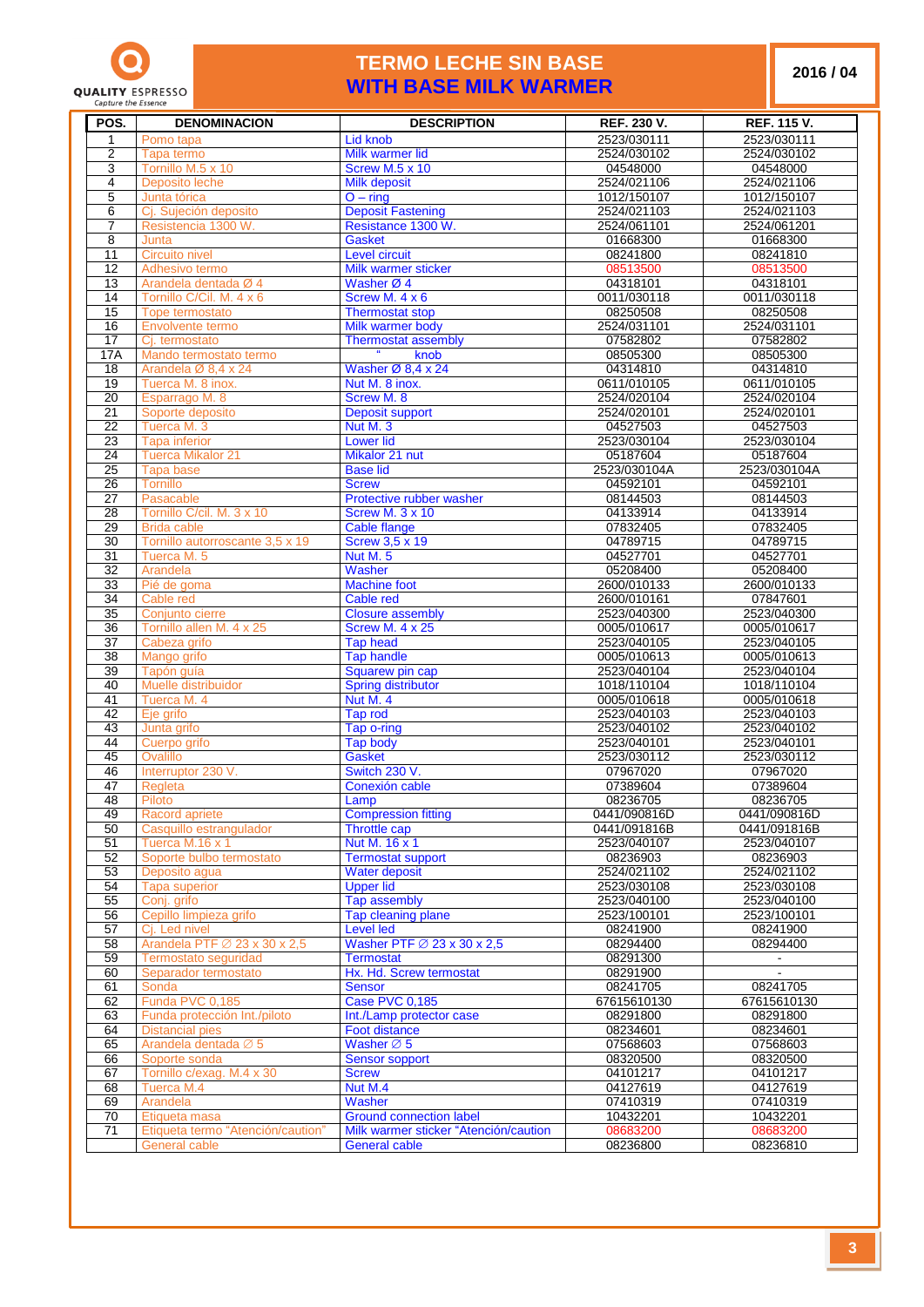

# **TERMO LECHE CON BASE WITH BASE MILK WARMER** 2016/04